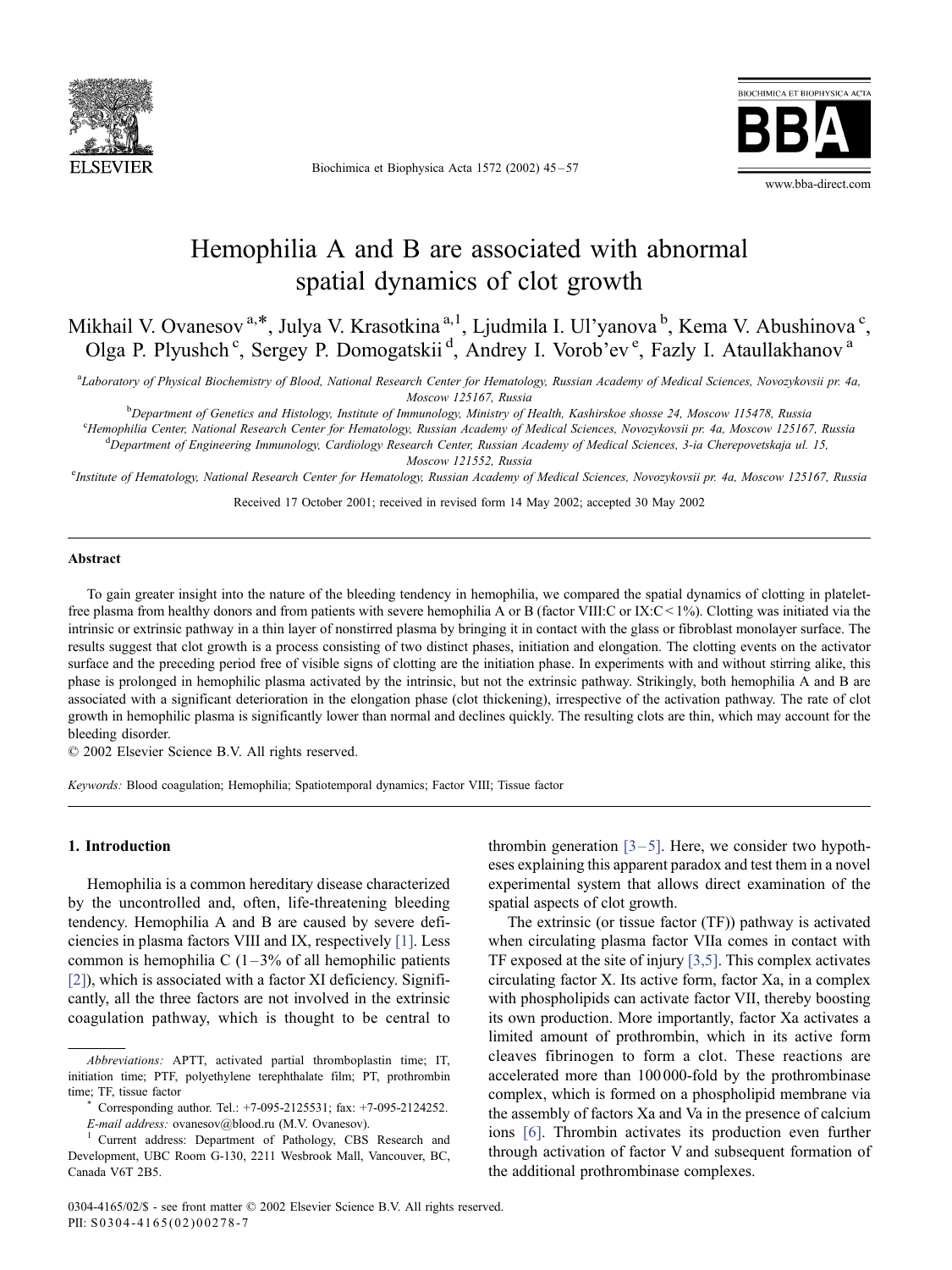Factors VIII, IX, and XI, which are affected in hemophiliacs, are involved in the intrinsic (or contact) coagulation pathway. This pathway is thought to play a marginal role in activation of blood coagulation [\[7\]](#page-11-0) because deficiencies in the factors initiating this pathway, such as factor XII, highmolecular-weight kininogen, or prekallikrein, are not associated with bleeding disorders or thrombosis [\[8– 10\].](#page-11-0) Following their activation in the presence of calcium ions, factors VIIIa and IXa assemble on a phospholipid membrane to form a tenase complex. This complex is 50 times more active in activating factor  $X$  than the VIIa-TF complex [\[6\].](#page-11-0) Tenase resembles the prothrombinase complex, both structurally [\[11\]](#page-11-0) and functionally [\[6\].](#page-11-0) Like cofactor V, cofactor VIII is activated by thrombin. The tenase proteolytic component, factor IX, can be activated by three different mechanisms. One of them, via contact activation, cannot account for bleeding disorders because of the insignificance of this pathway in activating coagulation in vivo [\[4,7\].](#page-11-0) Clearly, the issue of the nature of bleeding disorders in hemophilic patients is tightly linked with identifying the major pathway of factor IX activation. We will, therefore, consider two hypotheses explaining the bleeding tendency in hemophilia, which are based on two different but not mutually exclusive mechanisms of factor IX activation.

The first hypothesis relies upon the cross talk between factor IX and the extrinsic pathway. The surface-associated VIIa –TF complex can activate factor IX, in addition to factor  $X$  [12-14]. Only the latter reaction is thought to be physiologically relevant in activating the coagulation cascade [5,15 $-17$ ]. However, it is conceivable that this activation loop (VIIa –TF complex – factor IXa –tenase – factor Xa) provides an important contribution to the blood clotting process. If so, a deficiency in either factor IX or VIII will lead to a decrease in the tenase production and thereby to a bleeding tendency. The VIIa–TF complex is restricted to the activating surface, and factor IXa produced by this complex (and thrombin then produced by factor Xa) can spread away from the site of their formation only by diffusion. This model, therefore, predicts that the initiation of clotting via the extrinsic pathway should be prolonged in hemophilic plasma, and both the clot growth rate and final size would decrease proportionally to the extent of this prolongation (because of the proportionality between the concentration and diffusion).

The second hypothesis takes into account slow activation of factor XI by thrombin [\[18,19\].](#page-11-0) This positive feedback loop leads to self-sustained production of thrombin. The rate of this reaction is very low, and, against a background of highly active VIIa-TF, tenase, and prothrombinase complexes, its contribution is almost negligible in stirred in vitro systems [\[20,21\].](#page-11-0) However, as we showed previously using mathematical modeling, inclusion of this reaction into the model significantly alters the spatial parameters of simulated clot growth, e.g., the clot growth rate [\[22,23\].](#page-11-0) In the absence of this reaction, factor Xa and thrombin spread away from the activating surface only by diffusion. Obviously, a deficiency in either factor XI, IX, or VIII may disrupt

self-accelerated thrombin production off the activating surface. This model predicts that the initiation of clot growth in hemophilic plasma via the extrinsic pathway is not very different from normal, but the clot growth proper (i.e., thickening) is severely disrupted.

To discriminate between these two models, we experimentally recorded the dynamics of clot growth on different activating surfaces in nonstirred hemophilic and normal plasma and compared the clotting initiation times (IT), the clot growth rates, and the sizes and the shapes of growing clots. As in a previous work carried out in the homogeneous system, we found that the initiation of clot growth in hemophilic plasma of any type was significantly impaired when the intrinsic, but not the extrinsic pathway was activated. Strikingly, we also observed that a deficiency in either factor VIII or IX dramatically affected the clot thickening (elongation) phase, irrespective of the activation pathway. Apparently, the initiation stage of clotting in glassor fibroblast-monolayer-activated hemophilic plasma proceeds normally, but the resulting clots are thin, which probably accounts for the bleeding tendency. We propose that, whatever the activation pathway, a weak positive feedback loop whereby thrombin activates factor XI, and, hence, factors IX and X, plays an essential role in clot thickening.

## 2. Materials and methods

## 2.1. Subjects

A total of seven pools of normal plasma were prepared, each containing plasma from three healthy donors with no history of bleeding. All pools were tested for the activated partial thromboplastin time (APTT), prothrombin time (PT), and thrombin time. None of the hemophilic patients had antibodies against clotting factors. Five of them (aged 19– 21) had hemophilia A, and five (three patients were  $18-21$ , one 30, and one 61 years old) had hemophilia B with factor VIII:C or IX:C < 1% of the norm, as was determined by onestage clotting assay. All had a history of frequent bleeds and suffered from arthropathy of large joints (stages  $II - IV$ ). The sampling time was chosen according to the ISTH recommendation [\[24\].](#page-11-0) Blood samples were taken during bleedfree periods, not earlier than  $4-5$  days (hemophilia A) or  $7-$ 10 days (hemophilia B) after the last administration of the factor VIII- or IX-containing blood products, so that the factor VIII or IX activity in the samples was  $\leq 1\%$ . The APTT was  $60 - 111$  and  $60 - 86$  s in the plasma from patients with hemophilia A and B, respectively, as compared to 26– 39 s in the normal plasma pools.

# 2.2. Blood collection and plasma preparation

Donor blood was collected into 3.8% sodium citrate (pH 5.5). Platelet-poor plasma was obtained by centrifuging the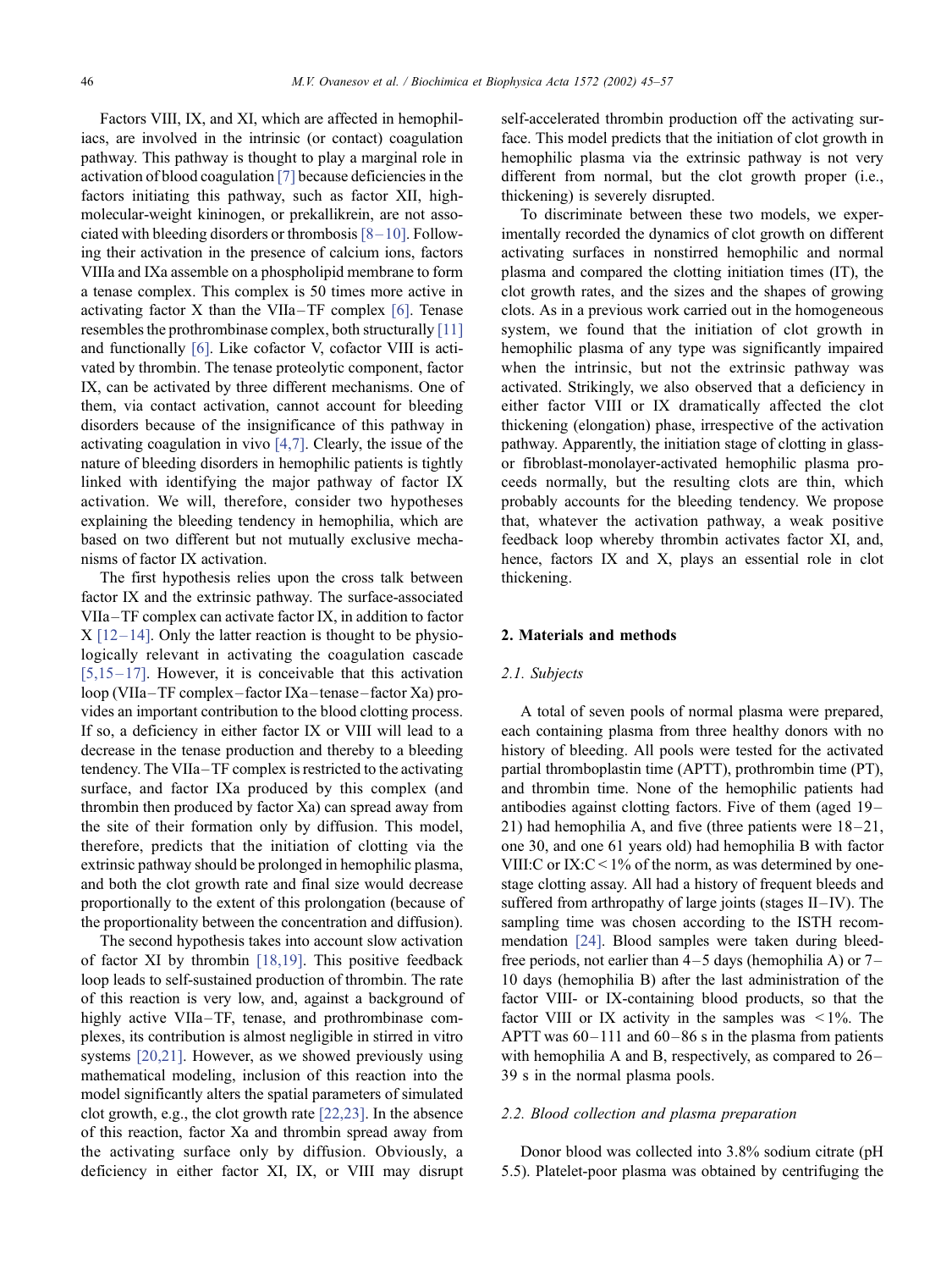<span id="page-2-0"></span>

Fig. 1. Fibroblast monolayers grown on PTF: (A) 1400 cells/mm<sup>2</sup> (confluent) and  $(B)$  200 cells/mm<sup>2</sup>. To determine the density, cells were stained with acridine orange and counted using a Leica DM/RBE fluorescent microscope.

blood at 2400  $\times$  g for 15 min, followed by 10000  $\times$  g for 5 min. The pH of supernatant plasma was stabilized at 7.2 – 7.6 by lactic acid as described elsewhere [\[25\].](#page-11-0) The plasma contained  $10 \mu M$  sodium azide to prevent bacterial growth and was kept overnight sealed in polystyrene 5-ml tubes at room temperature. The overnight incubation [\[26\]](#page-11-0) was necessary to minimize the formation of spontaneous clots, which grow in freshly prepared recalcified plasma presumably activated during collection and fractionation. As we previously showed, spontaneous clotting begins  $15-25$  min (depending on the plasma pool) after recalcification, and the number of such foci is proportional to the platelet concentration [\[22\]](#page-11-0). Storage of plasma at room temperature for up to 24 h does not affect the clotting factor concentrations, except for factor VIII, which decreases by  $10-30\%$ [\[27,28\].](#page-11-0) We determined the APTT and PT in each plasma

pool on the day of its preparation and on the next day immediately before the experiment. The clotting times remained essentially constant during plasma storage  $(P < 0.01)$ .

# 2.3. Fibroblast culture

A human fetal lung fibroblast line was from the Ivanovskii Research Institute of Virology (Russian Academy of Medical Sciences, Moscow, Russia). Cells (10<sup>5</sup>/ml) were grown at  $37 \degree$ C in 50-ml flasks (Nunk, Denmark) containing 5 ml of a complete 199 medium (Sigma, MO, USA) supplemented with 10% fetal calf serum (Flow Laboratories, Inc., VA, USA), 10  $\mu$ g/ml gentamicin (Flow Laboratories), and  $300 \mu g/ml$  L-glutamine. Cells were passaged every 3 –4 days (upon reaching confluence). Briefly, after being incubated for 10 min in 0.125% trypsin and 0.01% EDTA preheated to  $37 \degree C$ , cells were resuspended by gentle shaking in 10 ml of the fresh culture medium. Cell concentration was determined using a hemacytometer. To grow fibroblast monolayers of different densities, we prepared a series of dilutions (from  $2 \times 10^3$  to  $100 \times 10^3$  cells/ml) in



Fig. 2. Schemes of (A) the chamber and (B) the experimental setup. The chamber was assembled in a polystyrene Petri dish (chamber bottom; 3), with activator (4) as a lateral wall and a polystyrene plate (6) at the top. Then, it was filled with plasma (5) and covered by a lid (1) with a sealing gasket (2). The sealed chamber was placed inside the transparent temperature-controlled (37  $^{\circ}$ C) water jacket (7) and illuminated from below with light emitting diodes (8). A set of lenses (9) focused the images of plasma (5) and activator (4) onto the matrix of a cooled digital CCD camera (10), connected to a computer (11). For more details of the experimental setup, see [Ref. \[29\].](#page-11-0)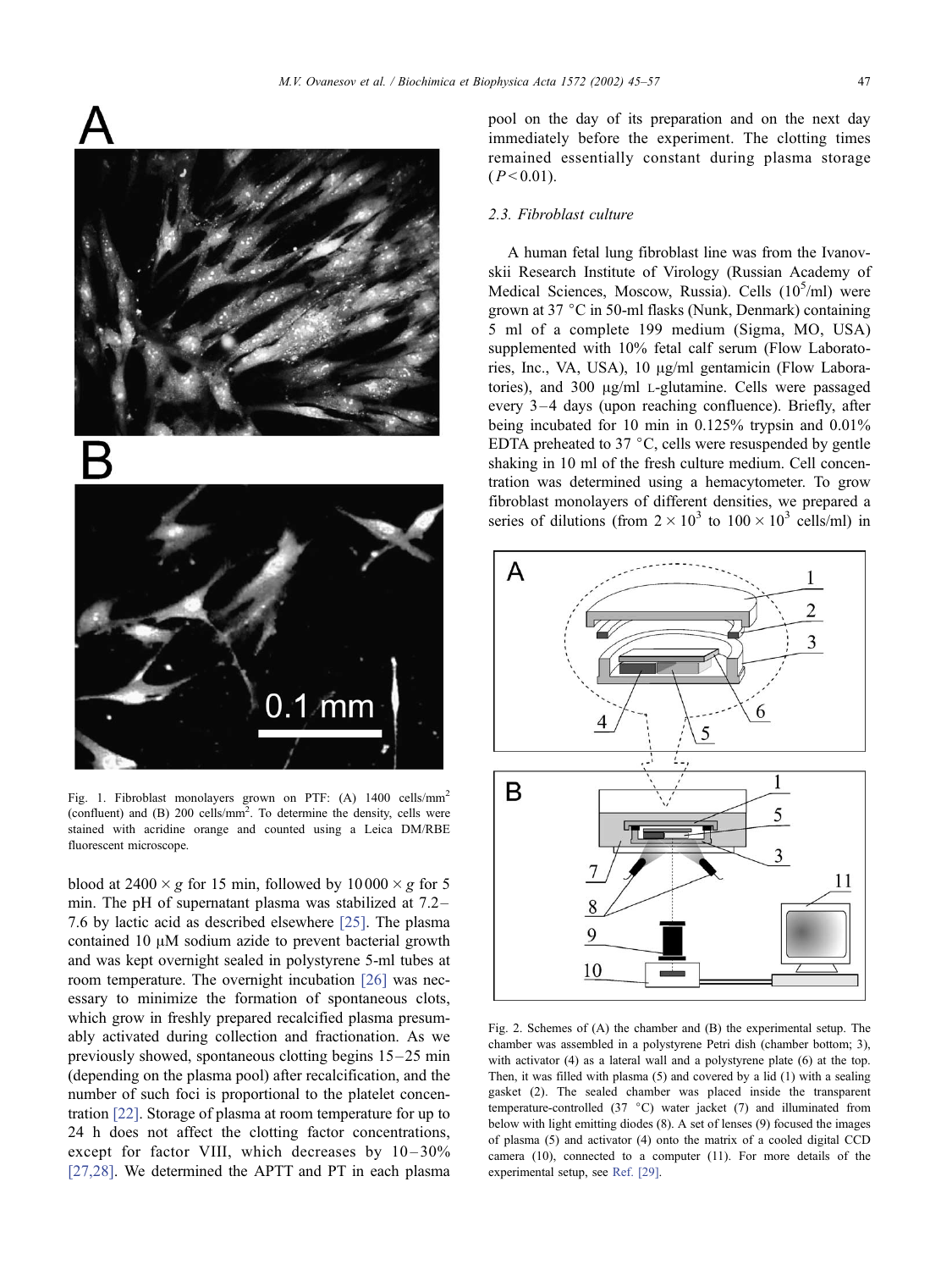<span id="page-3-0"></span>HEPES-buffered RPMI (Sigma) supplemented as above. The dilute suspension was added in 1-ml aliquots into wells of a 24-well plate (Flow Laboratories) with a  $10$ - $\mu$ m-thick polyethylene terephthalate film (PTF, Joint Institute for Nuclear Research, Dubna, Moscow oblast, Russia) slip 2  $cm<sup>2</sup>$  in area on the bottom. The plate was placed in a  $CO<sub>2</sub>$ incubator at 37 $\degree$ C for 24 h to allow fibroblasts settled onto slips to reach confluence. The cell density in monolayers was determined by counting acridine orange stained cells using a Leica DM/RBE (Leica Gmbh, Germany) fluorescence microscope (see [Fig. 1\)](#page-2-0). For example, to grow a confluent monolayer uniformly covering the entire slip  $(1000 - 1500 \text{ cells/mm}^2)$ , we plated  $(80 - 100) \times 10^3 \text{ cells}$ well [\(Fig. 1A\)](#page-2-0). At lower seeding concentrations, the cell density was  $1-1000$  cells/mm<sup>2</sup> [\(Fig. 1B\).](#page-2-0)

# 2.4. Experimental chamber

A 1-mm-thick glass slide [\(Fig. 2A,\(4\);](#page-2-0) #48300-25, VWR Scientific Inc., PA, USA) was fixed with a double-stick Scotch tape between the bottom of a 40-mm polystyrene Petri dish ((3); Medpolimer, St. Petersburg, Russia) and a polystyrene plate (6). The glass slide edge, which formed a vertical wall of the chamber, was wrapped around with a cell-coated PTF slip rinsed three times in a Hanks solution. In control experiments, PTF slips without cells were used or the glass wall served as an activator of clotting.

The experiment was started by adding 20  $\mu$ l of 1 M CaCl<sub>2</sub> per 1 ml plasma (final Ca<sup>2+</sup> concentration 1.2–2.0 mM) preheated at 37  $\degree$ C for 30 min. The plasma (0.4 ml) was rapidly transferred into the preassembled chamber. The Petri dish with the filled chamber was then hermetically sealed with a lid (1) and temperature-controlled in a water jacket (7). First frame could be recorded as early as  $\sim 1$ min after recalcification. All experiments with plasma from the same patient or donor pool were usually performed in duplicate or triplicate on the same day.

# 2.5. Recording the clot growth

The spatial dynamics of clot growth was optically monitored using a computer-assisted laboratory setup [\(Fig.](#page-2-0) 2B) [\[29\].](#page-11-0) The chamber  $(1-6)$  in a water-jacketed Petri dish was illuminated from below with red-light-emitting diodes ((8);  $\lambda_{\text{peak}} = 660 \text{ nm}$ , L-1543-E, Kingbright, Japan) at 135° to the direction of recording by a digital CCD camera  $((5))$ ; EDC 1000 D, Electrim Corp., NJ, USA) [\[30\]](#page-11-0) with a custommade cooling system  $(-5\degree C)$ . We used the software based



Fig. 3. Time-lapse digital imaging of the dynamics of clot growth in normal plasma activated by glass. Selected frames are shown, but the whole series is available upon request. The first frame (a) was taken 1 min after recalcification, all other frames  $(b-k)$  at 3-min intervals. Exposure time, 600 ms. The last frame (I) represents a family of the clot contours; the leftmost vertical line corresponds to the activator edge; the first line to the right of it is the contour of the clot shown in (d), the subsequent contours are separated by 2-min intervals. The contour of a clot is a set of image pixels, where the light scattering intensity is half-maximal. Clotting first appears along the activator surface; however, other clots, e.g. as in (e), become visible 15–26 min later [\[22\].](#page-11-0) Image analysis was carried out for a 0.2-mm-wide area free of spontaneous clots. This area is indicated by semitransparent horizontal bars in (k) and (l). For every time point, the light scattering intensities within this area were averaged in the direction parallel to the activator surface in order to increase the signal to noise ratio. The resulting profiles of the light scattering intensities are shown in [Fig. 4C.](#page-4-0)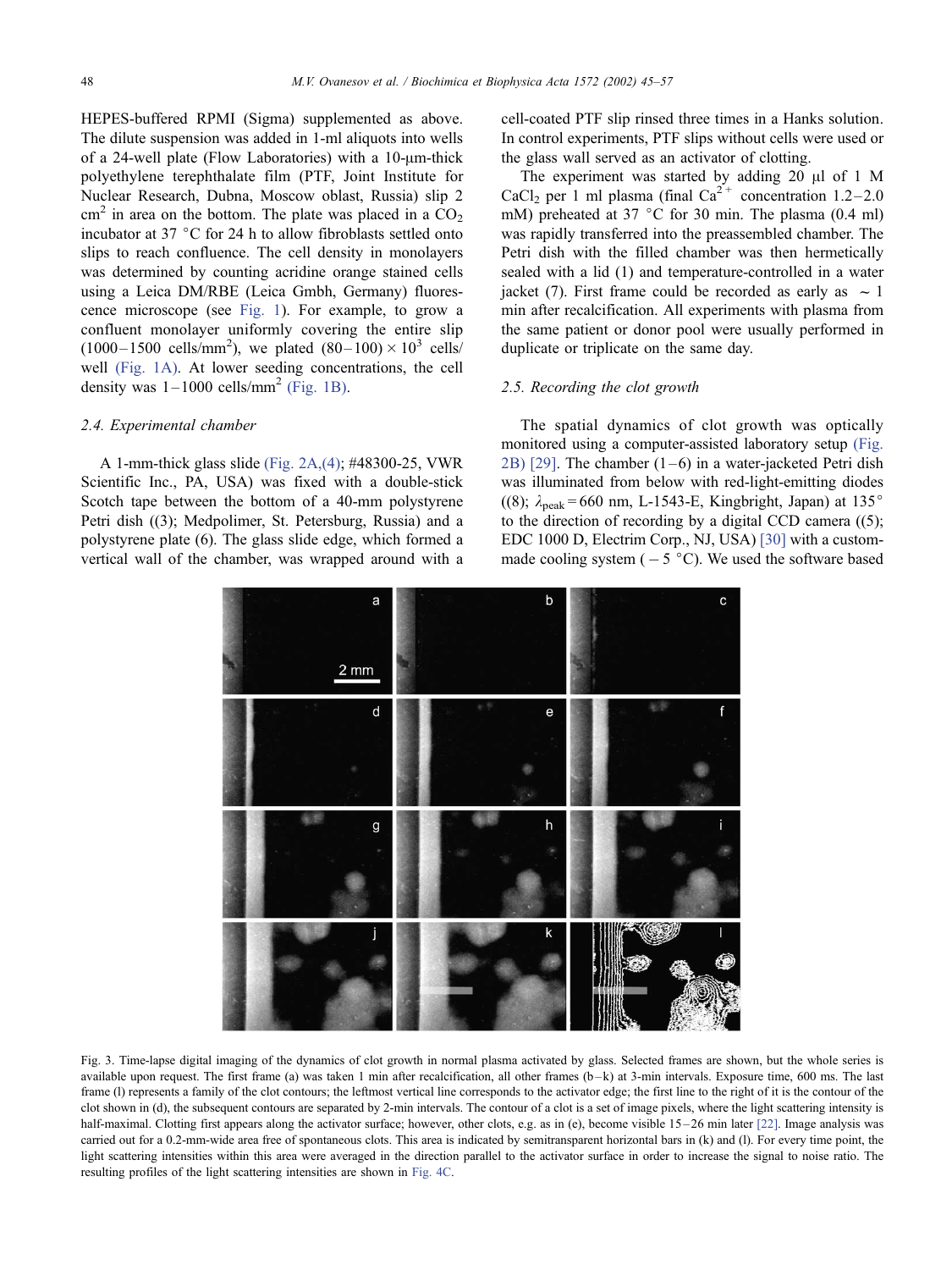<span id="page-4-0"></span>on standard drivers supplied by Electrim, which allowed automated data acquisition and preliminary processing. The light scattering data from a  $7.2 \times 5.4$  mm area were recorded every 30 s as .TIF files and additionally processed as described in the legend to [Fig. 3.](#page-3-0)

## 3. Results

#### 3.1. Activation of clotting via the intrinsic pathway

#### 3.1.1. Clot growth in normal plasma

When plasma is contact activated, the first signs of clotting are detected after some lag-period, thereafter called the clotting IT. In plasma from healthy donors activated by glass, the IT was  $7.9 \pm 2.6$  min [\(Fig. 3c\).](#page-3-0) The wide front of the growing clot propagated parallel to the activator surface  $(Fig, 3e-k)$ . Spontaneous clots began to form 10 to 25 min (depending on the plasma pool) after recalcification (Fig.  $3d-f$ ), and filled the entire plasma in 40-60 min. The contours of the clots for different moments can be superimposed in one image, allowing pictorial visualization of the dynamics of clot growth [\(Fig. 3l\).](#page-3-0) More detailed information is obtained by scanning the area indicated by a horizontal bar in [Fig.](#page-3-0)

3k. The resulting profiles can be presented as plots of the light scattering intensity versus distance from the glass surface (Fig. 4). In normal plasma activated by glass, such profiles have a shape of a step-function: while being even and maximal within the clot, the light intensity drops steeply at its interface with liquid plasma (Fig. 4C). The rate of propagation of the light scattering front was assessed by monitoring its point at the half-maximal height (Fig. 4C, dashed line). The distance from the glass surface to the half-intensity point plotted versus time is shown in [Fig. 5A, filled squares\).](#page-5-0) As estimated from the slope of this line, the rate of clot growth was maximal immediately after beginning of clotting, but then slowly decreased, and  $5-7$  min later became quasistationary. The average quasistationary rate of clot growth was  $0.040 \pm 0.006$  mm/min; the average clot size 40 min after recalcification was  $1.72 \pm 0.25$  mm [\(Table 1\).](#page-6-0)

Similar experiments were carried out to examine the dynamics of clot growth activated by an PTF. The beginning of clotting was slightly delayed and usually started after 10– 13 min. All other parameters of clot growth, such as the maximal light scattering intensity, steepness of the front (Fig. 4D), and the clot growth rate [\(Fig. 5B, filled squares\),](#page-5-0) were very similar to those observed after activation by glass [\(Table 1\).](#page-6-0)



Fig. 4. Evolution of light-intensity profiles of clots growing in (C,D) normal and (A,B) hemophilic plasma. Clotting was activated by (A –C) glass or (D) PTF. Each curve (profile) corresponds to a different moment of time during clot growth, with the leftmost lowest curve corresponding to 1 min after recalcification; the subsequent curves are separated by 2-min intervals. As the clot grows and its size increases, the curves shift upward (implying that the clot becomes denser) and to the right (wider clots). Clot size and growth rate were measured along the half-maximal intensity line (dashed).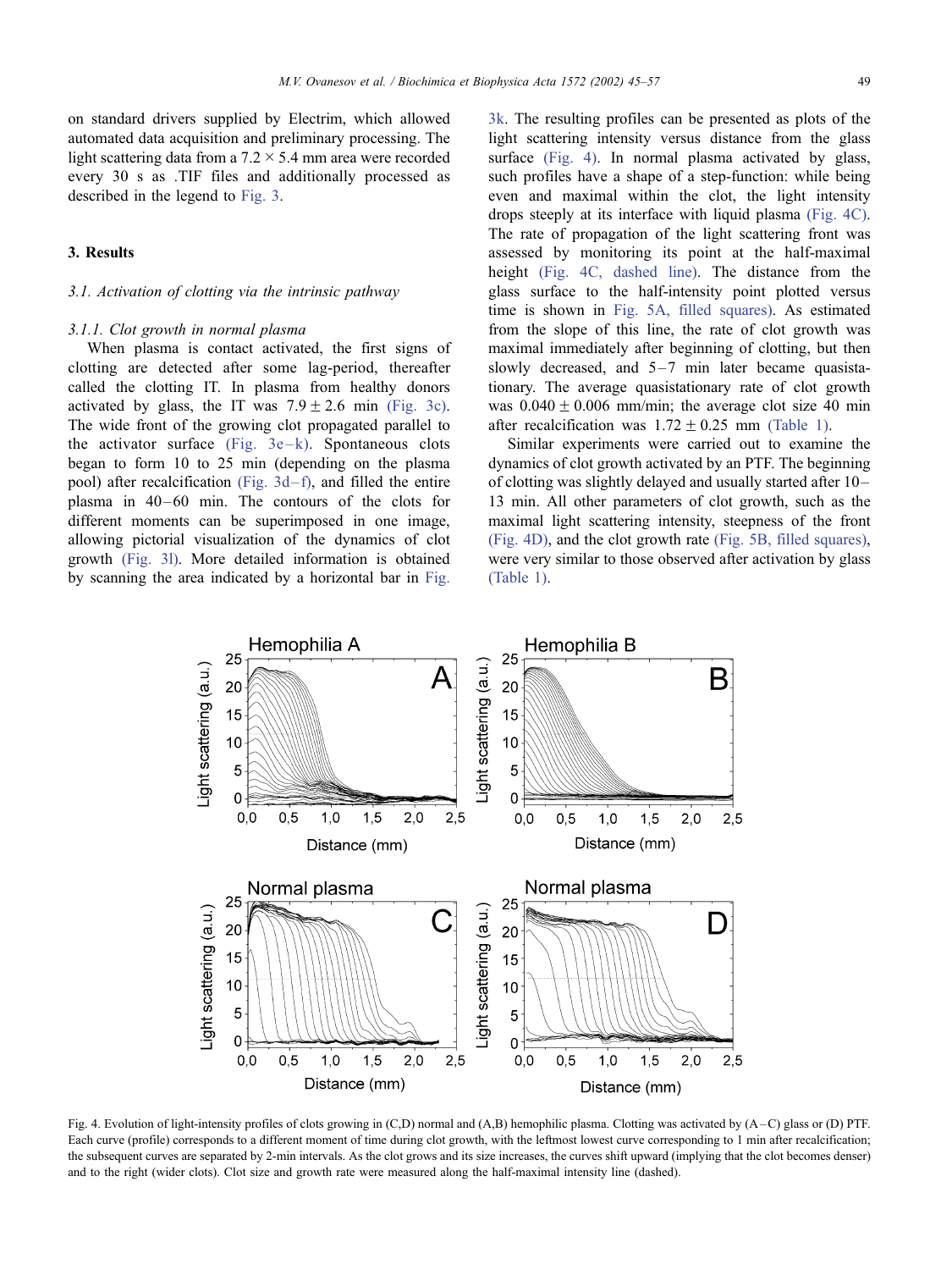<span id="page-5-0"></span>

Fig. 5. Clot size versus time in normal pooled and hemophilic plasma activated by (A) glass, (B) PTF, or (C) fibroblast monolayers. Panels A and B ( $\blacksquare$ ) normal pooled plasma,  $(\triangle)$  hemophilia A, and  $(O)$  hemophilia B; panel C: ( $\blacksquare$ ) normal plasma, 1 to 2 cells/mm<sup>2</sup>; ( $\spadesuit$ ) normal plasma, 50 cells/ mm<sup>2</sup>; ( $\triangle$ ) normal plasma, 450 cells/mm<sup>2</sup>; ( $\square$ ) hemophilia B, 3-5 cells/ mm<sup>2</sup>; (O) hemophilia B, 50 cells/mm<sup>2</sup>; ( $\bigtriangledown$ ) hemophilia B, 150 cells/mm<sup>2</sup>; and  $(\triangle)$  hemophilia B, 1000 cells/mm<sup>2</sup>. The clot size was estimated along the half-maximal intensity line. Clots grow significantly more slowly in hemophilic plasma than in normal plasma.

#### 3.1.2. Clot growth in hemophilic plasma

The beginning of clotting on the glass surface was significantly delayed (up to  $20-30$  min after recalcification) in hemophilic plasma. The average IT was  $35.4 \pm 2.8$  min for hemophilia A and  $20.2 \pm 3.9$  min for hemophilia B [\(Table 1\).](#page-6-0) The clot grew more slowly than in normal plasma (see below), and no spontaneous clots were observed throughout the experiment  $(40-90)$  min and longer). In general, the dynamics of clot formation on the glass surface were similar in plasma of patients with hemophilia A and B. However, in two out of five patients with hemophilia A, no clotting could be detected throughout the experiment (IT>70 min).

To compare the glass and PTF surfaces in the strength of activation of clotting, we monitored clot growth in hemophilic plasma exposed to these two activators simultaneously. Part of the glass surface was wrapped with the PTF, allowing a direct comparison of these activators. Irrespective of hemophilia type, clots started to form  $20-40$  min later on the PTF than on the glass surface (Fig. 5B, open triangles and circles; [Table 1\)](#page-6-0).

In hemophilic plasma, clots grew four to five times more slowly than in normal plasma. The light scattering profiles for a clot growing on the glass surface in plasma from a patient with hemophilia B are shown in [Fig. 4B.](#page-4-0) The clot edge is fuzzy, and the clot density decreases gradually with time, so that the respective profiles are less steep than in normal plasma. It is, therefore, difficult to unambiguously determine the rate of clot growth. We arbitrary set the scan line in the same way as for the ''step'' profiles in normal plasma, i.e., at the half-maximal height [\(Fig. 4B, dashed](#page-4-0) line). The movement of a representative point along this line is four times slower than in normal plasma [\(Table 1\).](#page-6-0) After 40 min, the maximal clot size in the patient plasma was  $\leq 0.7$  mm.

The light scattering profiles in plasma from a patient with hemophilia A plasma behaved similarly [\(Fig. 4A\).](#page-4-0) The rate of glass-activated clot growth was only about 26% of that in normal plasma (Fig. 5A, open triangles). The PTF-activated clot growth was even slower: it was about twice slower than on the glass surface, and about four to seven times slower than clotting on the PTF surface in normal plasma (Fig. 5B, open triangles).

The delay in clot growth in nonstirred hemophilic plasma was correlated well with the prolonged clotting in fully stirred plasma. To compare the spatial dynamics of clot growth with the kinetics of clotting in a stirred system, we determined the APTT in the same plasma that was used in the spatial experiments [\(Table 1\).](#page-6-0) This allows direct comparison of the APTT with the parameters of clot growth. Normal or hemophilic plasma was induced to clot by stirring in the presence of kaolin, a strong activator of the intrinsic pathway. The APTT in all hemophiliacs was prolonged and correlated well with the increased IT in hemophilic plasma activated by glass or PTF. However, in all cases, the APTT was significantly shorter than the IT, presumably because kaolin is a much stronger activator of clotting than glass or PTF. If the APTT is taken as unity, then the ITs for glass and PTF in normal plasma are 14 and 20.2, respectively (1:14:20.2 ratio, [Table](#page-6-0) 1). The analogous ratio is 1:11.5:15.5 in hemophilia A, and 1:16.6:34 in hemophilia B. It is easy to see that the deficiency in either factor is not associated with considerable deviations of this ratio from its value in normal plasma.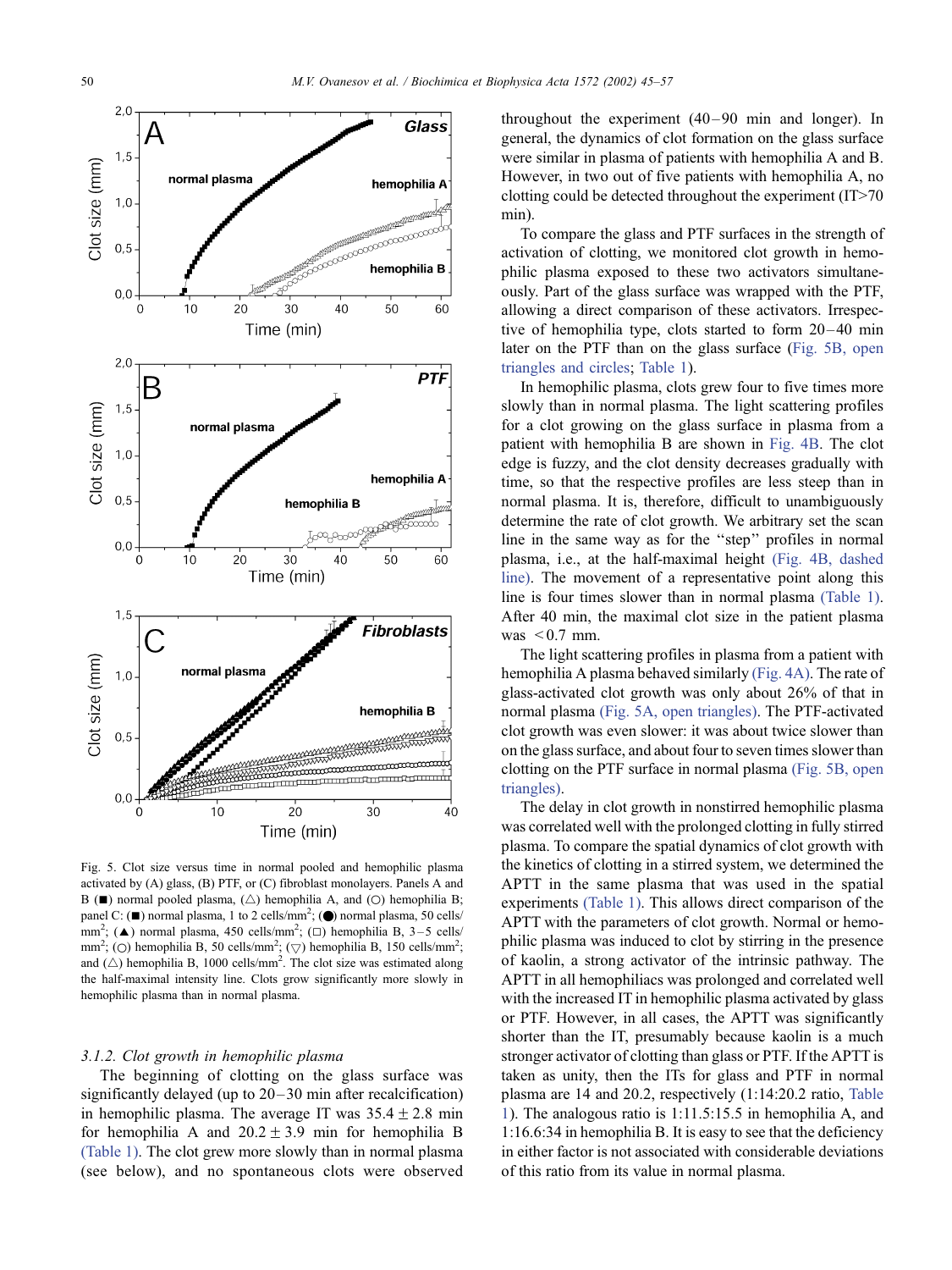M.V. Ovanesov et al. / Biochimica et Biophysica Acta 1572 (2002) 45–57 51

<span id="page-6-0"></span>Table 1

| Plasma clotting parameters for healthy donors and patients with severe hemophilia A or B |  |  |  |
|------------------------------------------------------------------------------------------|--|--|--|
|------------------------------------------------------------------------------------------|--|--|--|

| Activator               |                                                    | Normal plasma     | Hemophilia A            | Hemophilia B      |
|-------------------------|----------------------------------------------------|-------------------|-------------------------|-------------------|
| Kaolin                  | APTT $(s)^a$                                       | $33.6 \pm 3.8$    | $90.7 + 21.0$           | $73.1 \pm 14.3$   |
| Glass                   | Clotting initiation                                | $7.9 \pm 2.6$     | $17.4 + 0.9^b$          | $20.2 \pm 3.9$    |
|                         | time (min)                                         |                   |                         |                   |
|                         | Quasistationary rate of<br>$dot$ growth $(mm/min)$ | $0.040 \pm 0.006$ | $0.011 \pm 0.008^b$     | $0.009 \pm 0.005$ |
|                         | Clot size 40 min after<br>recalcification (mm)     | $1.72 \pm 0.25$   | $0.79 \pm 0.18^b$       | $0.52 \pm 0.24$   |
| PTF                     | Clotting initiation<br>time (min)                  | $11.3 \pm 3.5$    | $23.5 \pm 4.4^b$        | $41.3 \pm 1.1$    |
|                         | Quasistationary rate of<br>$dot$ growth $(mm/min)$ | $0.043 \pm 0.010$ | $0.008 + 0.005^{\rm b}$ | $0.002 \pm 0.002$ |
|                         | Clot size 40 min after<br>recalcification (mm)     | $1.50 \pm 0.36$   | $0.24 \pm 0.08^b$       | $0.03 \pm 0.04$   |
| Thromboplastin          | PT $(s)^a$                                         | $16.1 \pm 0.6$    | $16.3 \pm 0.4$          | $16.2 \pm 0.5$    |
| Fibroblast<br>monolayer | Clotting initiation<br>time (min)                  | $\leq 1$          | $\leq 1$                | $\leq$ 1          |
|                         | Quasistationary rate of<br>$dot$ growth $(mm/min)$ | $0.039 \pm 0.005$ | $0.013 \pm 0.004$       | $0.010 \pm 0.002$ |
|                         | Clot size 40 min after<br>recalcification (mm)     | $1.74 \pm 0.27$   | $0.90 \pm 0.12$         | $0.74 \pm 0.15$   |

To determine the spatial parameters of clot growth, clotting was activated by glass, a PTF, or a fibroblast monolayer as described in Section 2. The clotting IT is the lag-period between plasma recalcification and a detectable increase in the light scattering on the activator surface. The clot size and the growth rate were determined by monitoring the coordinates of the half-intensity point (intersection of the half-maximal intensity line and the light scattering profile). Values are  $means + S.E.$ 

<sup>a</sup> The kinetic parameters were determined in stirred plasma activated by kaolin or thromboplastin. b Two out of the five patients with Hemophilia A were excluded because their ITs were >70 min.

# 3.2. Activation of clotting via the extrinsic pathway

## 3.2.1. Clot growth in normal plasma

To examine the spatial dynamics of clot growth activated via the extrinsic pathway, we used fibroblasts grown in monolayer cultures. These cells constantly express TF, an activator of the extrinsic pathway, on their surface [\[31\].](#page-11-0) When pooled plasma from healthy donors was brought in contact with a confluent fibroblast monolayer, clotting could be detected as early as within 1 min after recalcification. We observed no delays in the initiation of clot growth, which were typical of the activation by glass or PTF. It, therefore, appears that such a fast response is characteristic of the activation via the extrinsic pathway. Other clotting parameters were very similar, implying that the spatial dynamics of clot growth in normal plasma is largely independent of the activation pathway. For example, the light scattering profiles in normal plasma activated by a fibroblast monolayer [\(Fig.](#page-7-0) 6C, panel b) and by glass [\(Fig. 4C\)](#page-4-0) were very similar. Some differences were detected in the shape of the clot size versus time plots [\(Fig. 5\).](#page-5-0) The clot size linearly increased with time, indicating a constant rate of clot growth. The quasistationary rate of clot growth activated on a fibroblast monolayer was  $0.039 \pm 0.005$  mm/min, which did not differ statistically significantly from the rate of glass-induced clot growth (Table 1). The average size the clot reached 40 min after recalcification was  $1.74 \pm 0.27$  mm.

Clot growth in normal plasma was almost independent of the fibroblast density. The dynamics of clot growth was

studied as a function of the activator strength by varying the fibroblast density in monolayers from 1 or 2 to up to 450 cells/mm<sup>2</sup>. Fig. 7C(a-c) shows the propagation of the light scattering fronts recorded in normal plasma from the same pool for three different cell densities. In all three experiments, the clot edge appeared relatively flat and continuous, the light scattering profiles were similar, and clots grew to almost the same size (compare [panels a and b in Fig. 6C\)](#page-7-0). No significant differences were detected in the IT, which was < 1 min in all experiments, except when clotting was activated by a low-density monolayer (1 or 2 cells/mm<sup>2</sup>). [Fig. 5C \(filled symbols\)](#page-5-0) shows the plots of the clotting front position versus time: clearly, the clot growth rates were also similar at all the cell densities used.

#### 3.2.2. Clot growth in hemophilic plasma

The initiation phase of clot growth was unaffected in hemophilic plasma. In plasma from patients with hemophilia A or B activated by a confluent fibroblast monolayer, clot growth began almost immediately  $\left($  < 1 min after recalcification), as in normal plasma. The undelayed activation was observed in a broad range of cell densities (from 5 to 2000 cells/ $mm<sup>2</sup>$ ), suggesting that this response is largely independent of the strength of the activating signal. The IT for activation by a fibroblast monolayer can be directly compared with the PT in stirred system, because both tests rely on the use of the same activating agent, i.e., thromboplastin [\[3,14\].](#page-11-0) We determined that normal and hemophilic plasma in our experiments had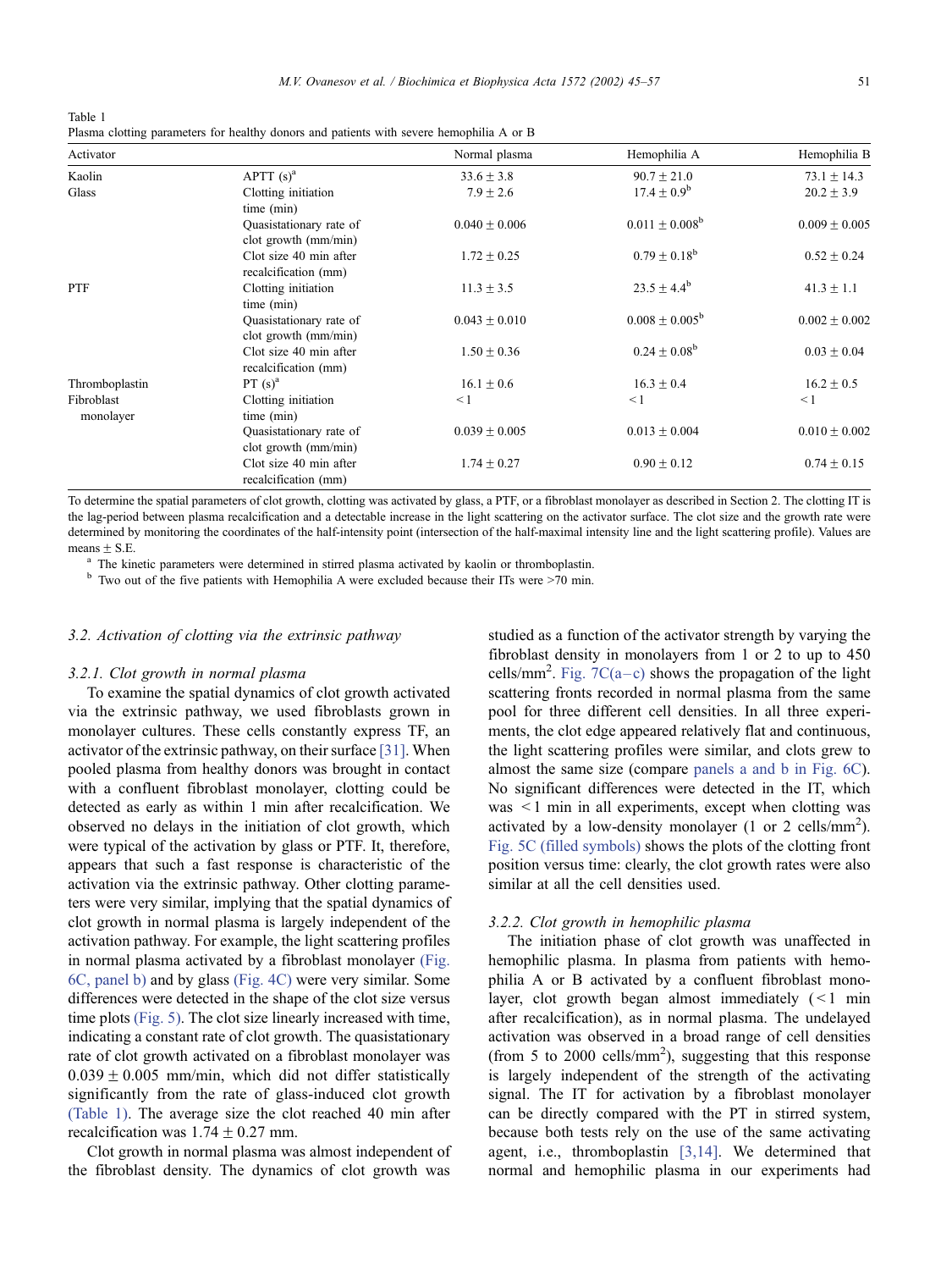<span id="page-7-0"></span>

Fig. 6. Evolution of the light-intensity profiles of clots growing in normal and hemophilic plasma on the surfaces of fibroblast monolayers of different densities. (A) Hemophilia A: (a) 5 cells/mm<sup>2</sup>; (b) 50 cells/mm<sup>2</sup>; (c) 150 cells/mm<sup>2</sup>; (d) 1000 cells/mm<sup>2</sup>. (B) Hemophilia B: (a) 5 cells/mm<sup>2</sup>; (b) 50 cells/mm<sup>2</sup>; (c) 150 cells/mm<sup>2</sup>; (d) 1000 cells/mm<sup>2</sup>. (C) Normal pooled plasma: (a) 1 to 2 cells/mm<sup>2</sup>; (b) 450 cells/mm<sup>2</sup>. The profiles are separated by 2-min intervals.

the PT of  $\sim 16$  s [\(Table 1\),](#page-6-0) which is shorter than the time required to begin recordings of clot growth (see Section 2.4). We, therefore, concluded that the ITs in hemophilic and normal plasma were comparable, but their accurate determination was not possible in our experimental system.

It is unlikely that the IT in our experiments might be influenced by the activation produced by a PTF slip itself.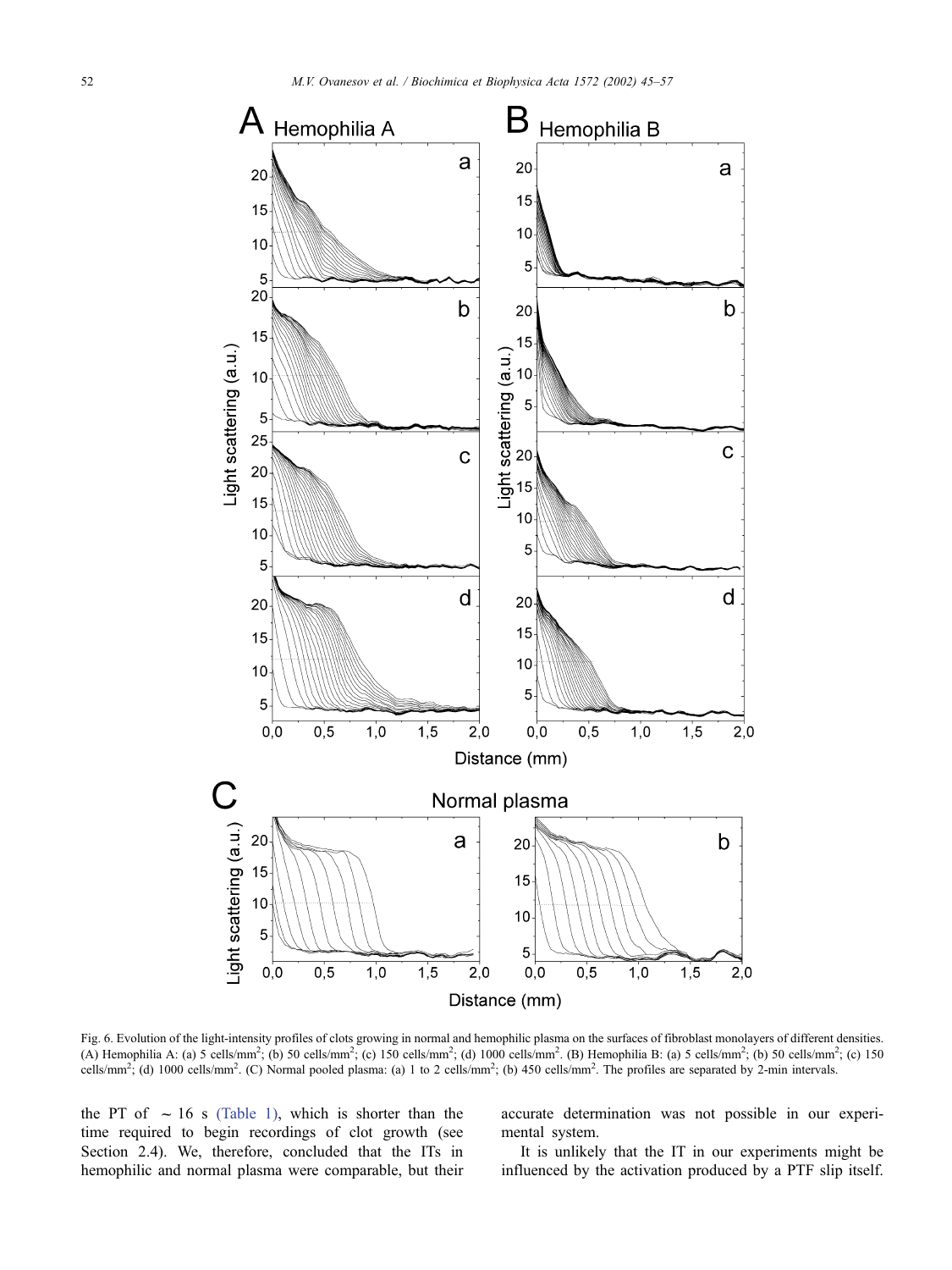<span id="page-8-0"></span>

Fig. 7. Dynamics of the clot growth in normal and hemophilic plasma activated by fibroblast monolayers of different densities. Time series of clot contours (see legend to [Fig. 3](#page-3-0) for the definition of the clot contour). In each panel, the leftmost vertical line corresponds to the activator (fibroblast monolayer) surface; the clot contours are separated by 4-min intervals. (A) Hemophilia A: (a) 5 cells/mm<sup>2</sup>; (b) 50 cells/mm<sup>2</sup>; (c) 150 cells/mm<sup>2</sup>; (d) 1000 cells/mm<sup>2</sup>. (B) Hemophilia B: (a) 5 cells/mm<sup>2</sup>; (b) 50 cells/mm<sup>2</sup>; (c) 150 cells/mm<sup>2</sup>; (d) 1000 cells/mm<sup>2</sup>. (C) Normal plasma: (a) 5 cells/mm<sup>2</sup>; (b) 50 cells/mm<sup>2</sup>; (c) 450 cells/mm<sup>2</sup>.

As shown above, the PTF is relatively ineffective in activating the clotting response: when induced by PTF, clot growth began 11 min after recalcification or even later. Obviously, the PTF cannot account for the fast response.

The spatial dynamics of clot growth in hemophilic plasma activated via the extrinsic pathway was significantly different from normal. One of the most pronounced differences between hemophilic and normal plasma was in the rate of clot thickening. Clots in hemophilic plasma grew significantly more slowly than in normal plasma [\(Fig. 5C\).](#page-5-0) In all experiments, the quasistationary rate of clot growth was two to six times lower than normal, and the resulting clots were only  $0.5 - 1.0$  mm thick 40 min after recalcification [\(Table 1\).](#page-6-0) The differences between normal and hemophilic plasmas were even more dramatic when clotting was examined at different fibroblast densities (Fig. 7). The clot growth rate decreased and the clot shape deteriorated with the decreasing cell density. When the cell density was < 15 cells/mm2 , the front of the growing clot was no longer flat;

instead, it appeared fragmented into several separate clots. The light scattering profiles of the clots in hemophilic factor-IX-deficient plasma lacked the characteristic ''stepfunction'' shape and had less steep slopes [\(Fig. 6\).](#page-7-0) For all cell densities, these profiles were similar to the profiles seen in glass-activated plasma from a patient with hemophilia B [\(Fig. 4B\).](#page-4-0) At low cell densities, light scattering profiles of the growing clots were similar in hemophilia B and hemophilia A. However, clotting in plasma from hemophilia A patients improved at high  $(>130 \text{ cells/mm}^2)$  cell densities (compare [frames a –d in Fig. 6A\)](#page-7-0). We concluded that both the rate of clot growth and the clot density were considerably decreased in hemophilic plasma.

#### 3.3. Combining hemophilic plasma with normal plasma

If the defective clot growth in hemophilic plasma is due to the deficiencies in clotting factors, then adding a small amount of healthy donor plasma should restore the spatial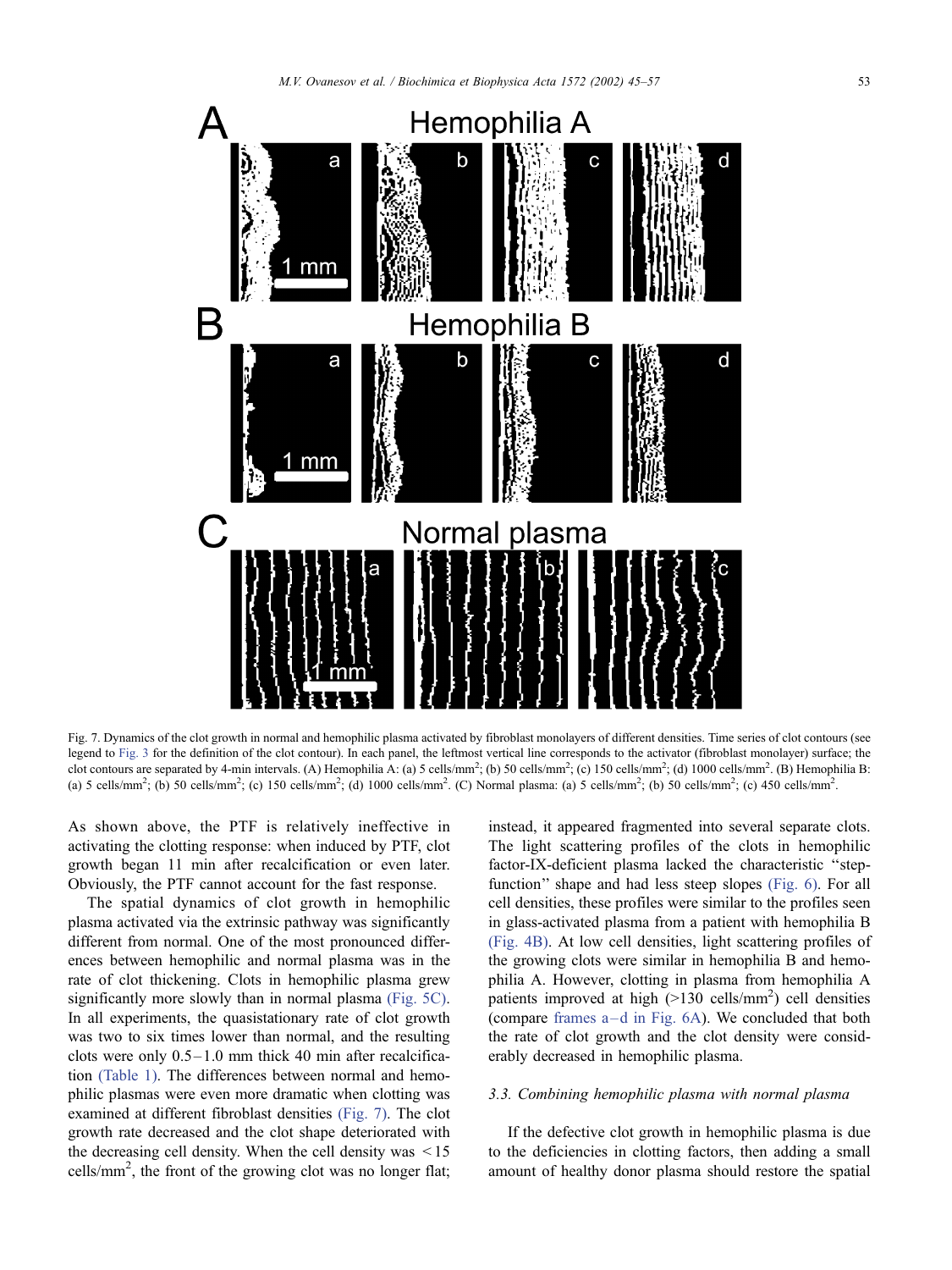characteristics of clotting. To test this suggestion, we examined how clotting proceeded in hemophilic plasma supplemented with up to 10% of normal plasma. In the supplemented plasma, the shape of the light scattering profiles improved and gained more resemblance to normal. Spontaneous clots were also seen as in normal plasma. The average rate of clot growth in the supplemented plasma became 65% of normal.

# 4. Discussion

Bleeding disorders in hemophilic patients suggest essential, yet unidentified roles for plasma factors VIII and IX in clotting activated by the extrinsic pathway. To dissect their putative roles in determining the dynamic parameters of clot growth, we took advantage of the recently developed experimental system, which allows examination of clot growth in a thin layer of nonstirred plasma [\[22,29\].](#page-11-0) Although this approach provides previously unavailable information (e.g., the rate of clot growth), some of the results obtained can be compared with the data provided by homogeneous (stirred) experimental systems. To this end, we will consider clot growth to be a process consisting of two distinct phases, initiation and elongation.

(1) The initiation phase is characterized by the IT, which is the lag-period between activation of clotting and its first visible manifestations (fibrin polymerization). By definition, this phase is also characterized by the kinetics of the increase in the light scattering intensity in the immediate vicinity of the activating surface. Since this phase includes the events occurring virtually on the activating surface, the role of diffusion is almost negligible. The characteristics of this phase are, therefore, equivalent to the parameters determined using the conventional homogeneous system, in which the activator is evenly distributed throughout the bulk of plasma. Specifically, an analogy can be drawn between the IT and the "initiation phase," and between the kinetics of an increase in the light scattering and the ''propagation phase,'' introduced by Mann et al. [\[5,32,33\]](#page-11-0) to describe clotting in homogeneous systems.

(2) The elongation phase is characterized by the evolution of the density of a growing clot (this process can be visualized by observing changes in the light scattering intensity [\[22,29\]\)](#page-11-0) and by the rate of clot growth. These parameters are unique and do not have analogues in traditional experimental systems.

## 4.1. The initiation phase

As previously, we find that the IT for normal plasma activated via the extrinsic pathway is very short  $($  < 1 min) and independent of the activity of clotting factors VIII and IX. Indeed, several studies have shown that activation of factor IX by TF does not contribute significantly to the initiation of clotting via the extrinsic pathway [\[16,17,](#page-11-0)

20,34,35]. However, contact activation is slower and depends on the activator strength even in normal plasma; the more so for hemophilic plasma deficient in either factor VIII or IX [\(Table 1\).](#page-6-0) The data are consistent with the wellestablished roles for these factors in conveying the activation signal from factor XIIa. After a lag-period, clotting in the immediate vicinity of the activator can be detected as an increase in the light scattering intensity. The average light scattering intensity in a 0.2-mm area adjacent to the activator can be plotted versus time to reveal the kinetics of an increase in the clot density in the immediate vicinity of the activator [\(Fig. 8\).](#page-10-0) In normal plasma, the density of fibrin polymer in this area increases rapidly and levels off in about 5 min after beginning of clotting, whatever the activation pathway. The light-intensity profiles in hemophilic plasma have gentler slopes (implying lower growth rates) and are more dependent on the nature of the activator and its strength (fibroblast density; [Fig. 8\)](#page-10-0). These results agree well with a considerable reduction in the fibrinopeptide production in plasma of hemophilia A patients [\[20\].](#page-11-0)

## 4.2. The elongation phase

The IT for normal plasma activated via the extrinsic (versus intrinsic) pathway is >10 times shorter. Strikingly, despite this significant difference in timing, the parameters of the elongation phase are remarkably similar for both pathways. Indeed, the light scattering profiles appear identical for activation by glass or PTF [\(Fig. 4C,D\)](#page-4-0) and by a fibroblast monolayer [\(Fig. 6C\).](#page-7-0) In normal plasma, a steep front of the clot area of high density progressively advances into the bulk. It appears that the density of fibrin polymer within the clot area is constant. The rate of clot edge movement is  $0.039 - 0.043$  mm/min, irrespective of the activation pathway (the difference in the rates is within the experimental error (0.005 mm/min). Moreover, the characteristics of clot growth, including its rate, are almost independent of the amplitude of the activating signal: a 200 fold increase in the fibroblast density does not alter significantly either the light scattering profiles (Fig.  $6C(a,b)$ ), or the clot growth rate [\(Fig. 5C\).](#page-5-0) Together, these data suggest that the kinetics of the initiation phase of clotting is a highly variable parameter, but the characteristics of the elongation phase are fixed. Once initiated, clot growth proceeds by the same scenario, whatever the strength and the nature of the activating signal [\[22\].](#page-11-0)

The elongation phase of clot growth in hemophilia A and B was significantly abnormal, and the clot grew by a significantly different scenario. The deficiency in either factor VIII or IX is associated with the gradually sloping profiles of light scattering, with the maximum density of fibrin polymer being at the activator surface. The clot grows by broadening the polymerized area, but the maximum density remains at the site of activation and the clot edge appears fuzzy at any time. Addition of 10% normal plasma corrects these defects almost completely, indicating the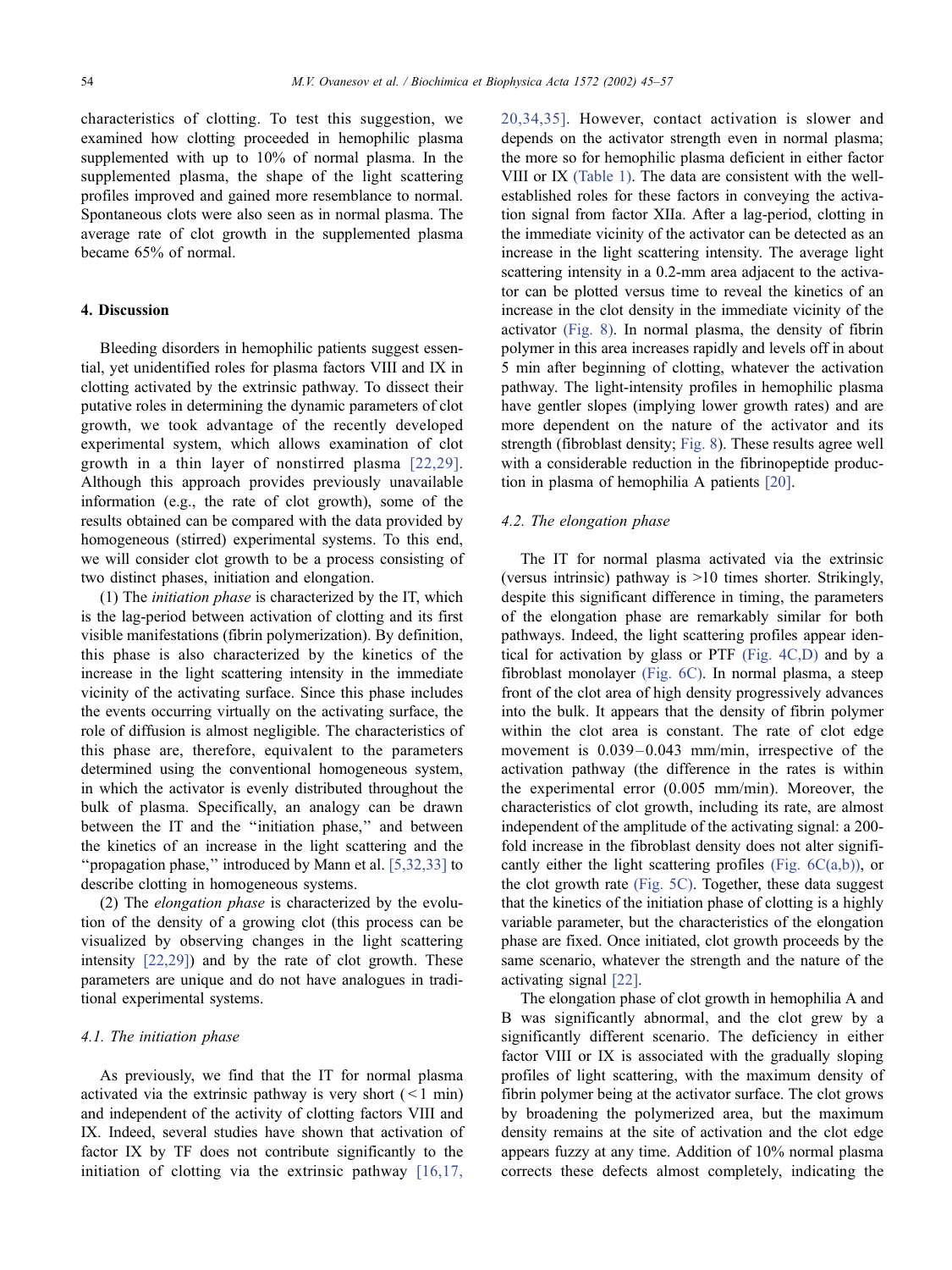<span id="page-10-0"></span>

Fig. 8. Average light scattering intensity in a 0.2-mm area adjacent to the activator plotted vs. time. (A,B) Clotting in plasma of patients with hemophilia (A) A or (B) B was activated either by fibroblast monolayers containing ( $\Diamond$ ) 3-5 cells/mm<sup>2</sup>; ( $\triangle$ ) 50 cells/mm<sup>2</sup>; ( $\Diamond$ ) 150 cells/mm<sup>2</sup>; or ( $\Box$ ) 1000 cells/mm<sup>2</sup> by ( $\blacksquare$ ) glass, or by ( $\blacktriangle$ ) PTF. (C) Clotting in normal plasma was activated either by fibroblast monolayers containing  $(\triangle)$  5 cells/mm<sup>2</sup>; (O) 50 cells/mm<sup>2</sup>; ( $\square$ ) 450 cells/mm<sup>2</sup>, by ( $\blacksquare$ ) glass, or ( $\blacktriangle$ ) PTF.

specificity of the observed effects. Strikingly, abnormal clot growth in hemophilic plasma is independent of the activation pathway. Clots grown on the glass or fibroblast monolayer surface were thinner and lighter than normal. These results strongly suggest that both activation pathways require the tenase activity during the elongation phase.

# 4.3. Role of factor XI activation by thrombin

To gain greater insight into the mechanisms underlying the bleeding tendency in hemophilia, we formulated two testable hypotheses based on different mechanisms of factor IX activation. Bleeding might be caused by failure of the VIIa –TF complex to produce tenase because of severe deficiency of factor IX or factor VIII  $[12-14]$ . Although our results do not rule out some role for this activation loop, this hypothesis is inconsistent with the absence of a delay in the clotting via the extrinsic pathway activated by fibroblast TF in hemophilic plasma. Since factor IX activation is surface-dependent, this hypothesis also cannot explain the abnormal elongation phase in hemophilic plasma. The second model has been suggested by the results of mathematical analysis of the spatial distributions of clotting factors during clot growth [\[22,23\].](#page-11-0) Modeling of clotting reactions has revealed the important role for the positive feedback loops of thrombin activation in determining the characteristic parameters of the elongation phase of clot growth. Thrombin is generated at the activator surface and diffuses into the bulk of liquid blood. However, its concentration at some distance away from the activator is higher than expected by diffusion alone. Three positive feedback loops—(1) thrombin-factors XIa – IXa –Xa –thrombin; (2) thrombin-factor VIIIa – tenase–factor Xa–thrombin; and (3) thrombin–factor Va– prothrombinase –thrombin—ensure additional thrombin generation in areas that are not in contact with the activating surface. These positive feedbacks are, therefore, responsible for the rapid spreading of clotting reactions into the liquid blood. Importantly, the last two feedbacks depends on the first, because both tenase and prothrombinase complexes require factors IXa and Xa for their activities. This dependence determines the essential and indispensable role for the factor XI activation by thrombin.

This model explains the observed independence of the parameters of the elongation phase in normal plasma from the activation pathway: clot thickening is determined by the positive feedback reactions and is independent of the initial activation reactions, which occur on the activator surface. According to our hypothesis, a deficiency in any of the factors involved in the feedback loops (such as factors VIII and IX) disrupts the self-sustained thrombin propagation. In hemophilic plasma, thrombin is produced only at the activator surface and spreads out solely by diffusion. The resulting clots grow more slowly, because the rate of diffusion is lower than the rate of self-sustained propagation. The resulting clot shape is determined by the thrombin distribution: the clot density gradually decreases farther away from the surface due to thrombin dilution; therefore, clots are formed thin and with fuzzy edges. In contrast, the contact activation factors (e.g., factor XII) are not involved in the positive feedbacks, and clot thickening should be normal in their absence. Consistent with this prediction, the deficiency in any of these factors is not associated with bleeding disorders  $[7-10]$ . In patients with hemophilia A, the initial stages of clot growth appeared quite normal for strong activating signals (high-density monolayers). It is likely that, with a strong activator, the amount of thrombin produced was so great that its propagation solely by diffusion was sufficient to cause normal clotting up to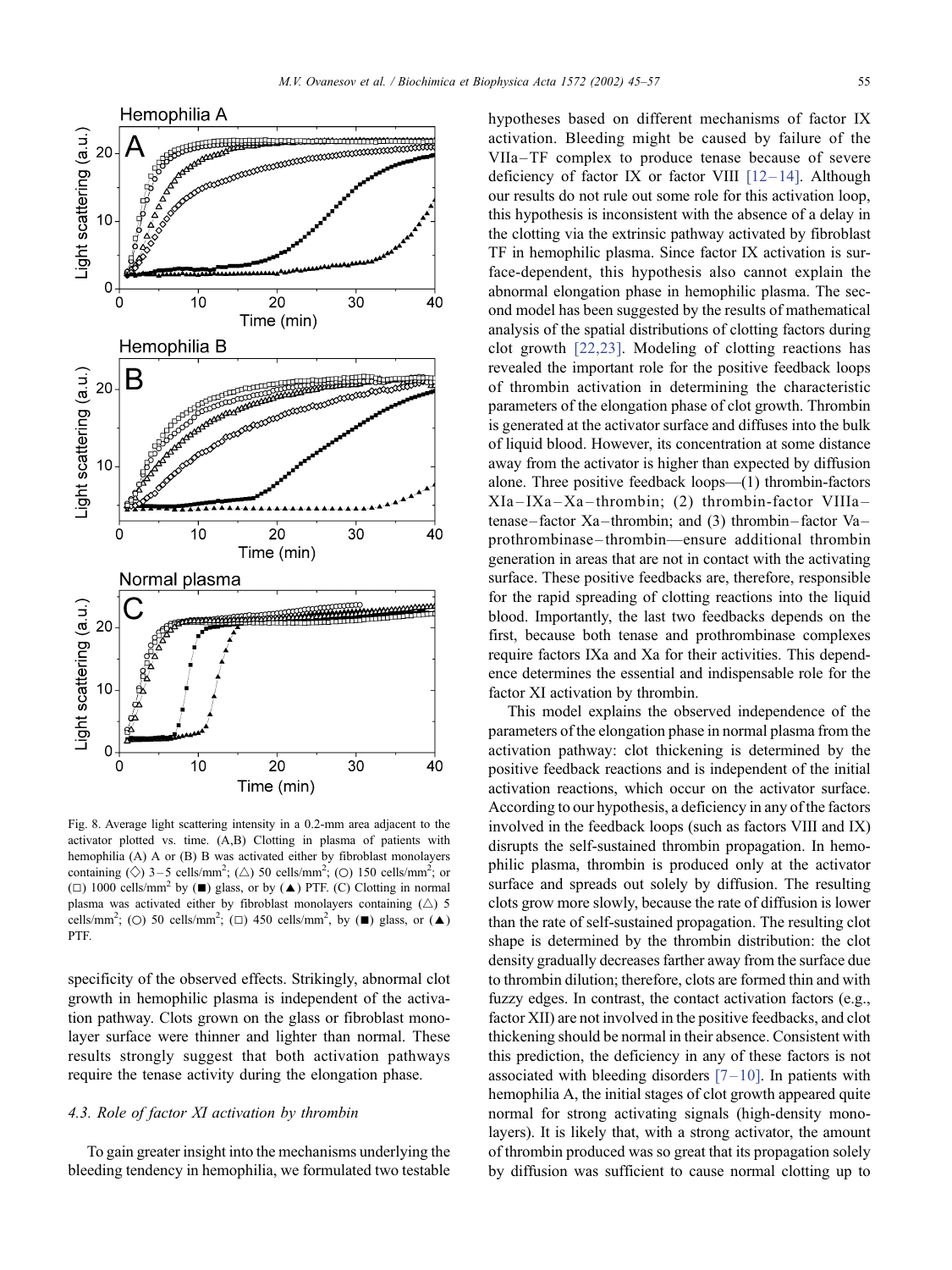<span id="page-11-0"></span> $\sim 0.8$  mm away from the surface [\(Fig. 6A\(c,d\)\).](#page-7-0) However, at longer distances, thrombin dilution became more significant, so that the respective light scattering profiles became less steep, and the clot edge fuzzier.

In summary, the hypothesis of self-sustained thrombin production describes well the presented data on the parameters of clot growth in normal and hemophilic plasma. However, full description of clot growth will certainly be more detailed and complex. For example, the mechanisms responsible for the termination of clot growth remain largely undetermined. Further investigation into the spatial dynamics of the clotting reactions will be required to solve these problems.

#### Acknowledgements

We are grateful to Professor R.I. Ataullakhanov and his laboratory for help with growing the fibroblast cell cultures, to Dr. E.I. Sinauridze and Dr. A.V. Pokhilko for useful discussions, and to Dr. R.I. Volkova and Dr. E.L. Grishchuk for translating the manuscript.

This work was supported in part by the Russian Foundation for Basic Research, project No. 00-04-48 855.

## References

- [1] H.R. Roberts, M.R. Jones, Hemophilia and related conditions—congenital deficiencies of prothrombin (factor II), factor V, factors VII to XII, in: W.J. Williams, E. Beutler, A.J. Erslev, M. Lichtman (Eds.), Hematology, 4th edn., McGraw-Hill, New York, USA, 1991, pp. 1453 – 1474.
- [2] P.H. Bolton-Maggs, Factor XI deficiency and its management, Haemophilia 6 (2000) 100-109.
- [3] Y. Nemerson, Tissue factor and hemostasis, Blood 71 (1988)  $1-8$ .
- [4] S.I. Rapaport, L.V.M. Rao, The tissue factor pathway: how it has become a 'prima ballerina', Thromb. Haemost. 74 (1995) 7-17.
- [5] K.G. Mann, Biochemistry and physiology of blood coagulation, Thromb. Haemost. 82 (1999) 165 – 174.
- [6] K.G. Mann, M.E. Nesheim, W.R. Church, P. Haley, S. Krishnaswamy, Surface-dependent reactions of the vitamin K-dependent enzyme complexes, Blood 76 (1990) 1 – 16.
- [7] R.W. Colman, A.H. Schmaier, Contact system: a vascular biology modulator with anticoagulant, profibrinolytic, antiadhesive, and proinflammatory attributes, Blood 90 (1997) 3819 – 3843.
- [8] J.C. Hoak, L.W. Swanson, E.D. Warner, W.E. Connor, Myocardial infarction associated with severe factor-XII deficiency, Lancet 2  $(1966)$  884 – 886
- [9] R.W. Colman, A. Bagdasarian, R.C. Talamo, C.F. Scott, M. Seavey, J.A. Guimaraes, J.V. Pierce, A.P. Kaplan, Williams trait. Human kininogen deficiency with diminished levels of plasminogen proactivator and prekallikrein associated with abnormalities of the Hageman factor-dependent pathways, J. Clin. Invest. 56 (1975) 1650 – 1662.
- [10] W.E. Hathaway, L.P. Belhasen, H.S. Hathaway, Evidence for a new plasma thromboplastin factor: I. Case report, coagulation studies and physicochemical properties, Blood 26 (1965)  $521 - 532$ .
- [11] S.S. Stoylova, P.J. Lenting, G. Kemball-Cook, A. Holzenburg, Electron crystallography of human blood coagulation factor VIII bound to phospholipid monolayers, J. Biol. Chem. 274 (1999) 36573 – 36578.
- [12] F. Josso, O. Prou-Wartelle, Interaction of tissue factor and factor VII at

the earliest phase of coagulation, Thromb. Diath. Haemorrh. 17 (1965)  $35 - 44$ 

- [13] B. Osterud, S.I. Rapaport, Activation of factor IX by the reaction product of tissue factor and factor VII: additional pathway for initiating blood coagulation, Proc. Natl. Acad. Sci. U. S. A. 74 (1977)  $5260 - 5264$
- [14] M. Xi, S. Beguin, H.C. Hemker, Importance of factor-IX-dependent prothrombinase formation—the Josso pathway—in clotting plasma, Haemostasis 19 (1989) 301-308.
- [15] L.V.M. Rao, T. Robinson, A.D. Hoang, Factor VIIa/tissue factor-catalyzed activation of factors IX and X on a cell surface and in suspension: a kinetic study, Thromb. Haemost. 67 (1992) 654 – 659.
- [16] D. Kirchhofer, T.B. Tschopp, H.R. Baumgartner, Active site-blocked factors VIIa and IXa differentially inhibit fibrin formation in a human ex vivo thrombosis model, Arterioscler. Thromb. Vasc. Biol. 15  $(1995)$   $1098 - 1106$ .
- [17] A.L. Kuharsky, A.L. Fogelson, Surface-mediated control of blood coagulation: the role of binding site densities and platelet deposition, Biophys. J. 80 (2001) 1050-1074.
- [18] D. Gailani, G.J. Broze Jr., Factor XI activation in a revised model of blood coagulation, Science 253 (1991) 909 – 912.
- [19] F.A. Baglia, P.N. Walsh, Thrombin-mediated feedback activation of factor XI on the activated platelet surface is preferred over contact activation by factor XIIa or factor XIa, J. Biol. Chem. 275 (2000) 20514 – 20519.
- [20] K.M. Cawthern, C. van 't Veer, J.B. Lock, M.E. DiLorenzo, R.F. Branda, K.G. Mann, Blood coagulation in hemophilia A and hemophilia C, Blood 91 (1998) 4581 – 4592.
- [21] I.M. Keularts, A. Zivelin, U. Seligsohn, H.C. Hemker, S. Beguin, The role of factor XI in thrombin generation induced by low concentrations of tissue factor, Thromb. Haemost. 85 (2001) 1060-1065.
- [22] F.I. Ataullakhanov, G.T. Guria, V.I. Sarbash, R.I. Volkova, Spatiotemporal dynamics of clotting and pattern formation in human blood, Biochim. Biophys. Acta 1425 (1998) 453 – 468.
- [23] V.I. Zarnitsina, A.V. Pokhilko, F.I. Ataullakhanov, A mathematical model for the spatiotemporal dynamics of the intrinsic pathway of blood coagulation: II. Results, Thromb. Res. 84 (1996) 333 – 344.
- [24] M. Morfini, M. Lee, A. Messori, The design and analysis of half-life and recovery studies for factor VIII and factor IX, Factor VIII/Factor IX Scientific and Standardization Committee of the International Society for Thrombosis and Haemostasis, Thromb. Haemost. 66 (1991)  $384 - 386$
- [25] E.I. Sinauridze, R.I. Volkova, Y.V. Krasotkina, V.I. Sarbash, F.I. Ataullakhanov, Dynamics of clot growth induced by thrombin diffusing into nonstirred citrated human plasma, Biochim. Biophys. Acta 1425 (1998) 607 – 616.
- [26] J.A. Oliver, D.M. Monroe, H.R. Roberts, M. Hoffman, Thrombin activates factor XI on activated platelets in the absence of factor XII, Arterioscler. Thromb. Vasc. Biol. 19 (1999) 170 – 177.
- [27] W. Heil, R. Grunewald, M. Amend, M. Heins, Influence of time and temperature on coagulation analytes in stored plasma, Clin. Chem. Lab. Med. 36 (1998) 459-462.
- [28] C. Hughes, K.B. Thomas, P. Schiff, R.W. Herrington, E.E. Polacsek, K.M. McGrath, Effect of delayed blood processing on the yield of factor VIII in cryoprecipitate and factor VIII concentrate, Transfusion 28 (1988) 566 – 570.
- [29] Y.V. Krasotkina, E.I. Sinauridze, F.I. Ataullakhanov, Spatiotemporal dynamics of fibrin formation and spreading of active thrombin entering nonrecalcified plasma by diffusion, Biochim. Biophys. Acta 1474  $(2000)$  337 – 345.
- [30] G.G. Olsom, J.N. Walker, Advantages of computer cameras over video cameras/frame grabbers for high speed vision applications, SPIE Proc.: Mach. Vis. Appl. 205 (1997) 2-8.
- [31] A. Iakhiaev, U.R. Pendurthi, J. Voigt, M. Ezban, L.V.M. Rao, Catabolism of factor VIIa bound to tissue factor in fibroblasts in the presence and absence of tissue factor pathway inhibitor, J. Biol. Chem. 274 (1999) 36703 – 36995.